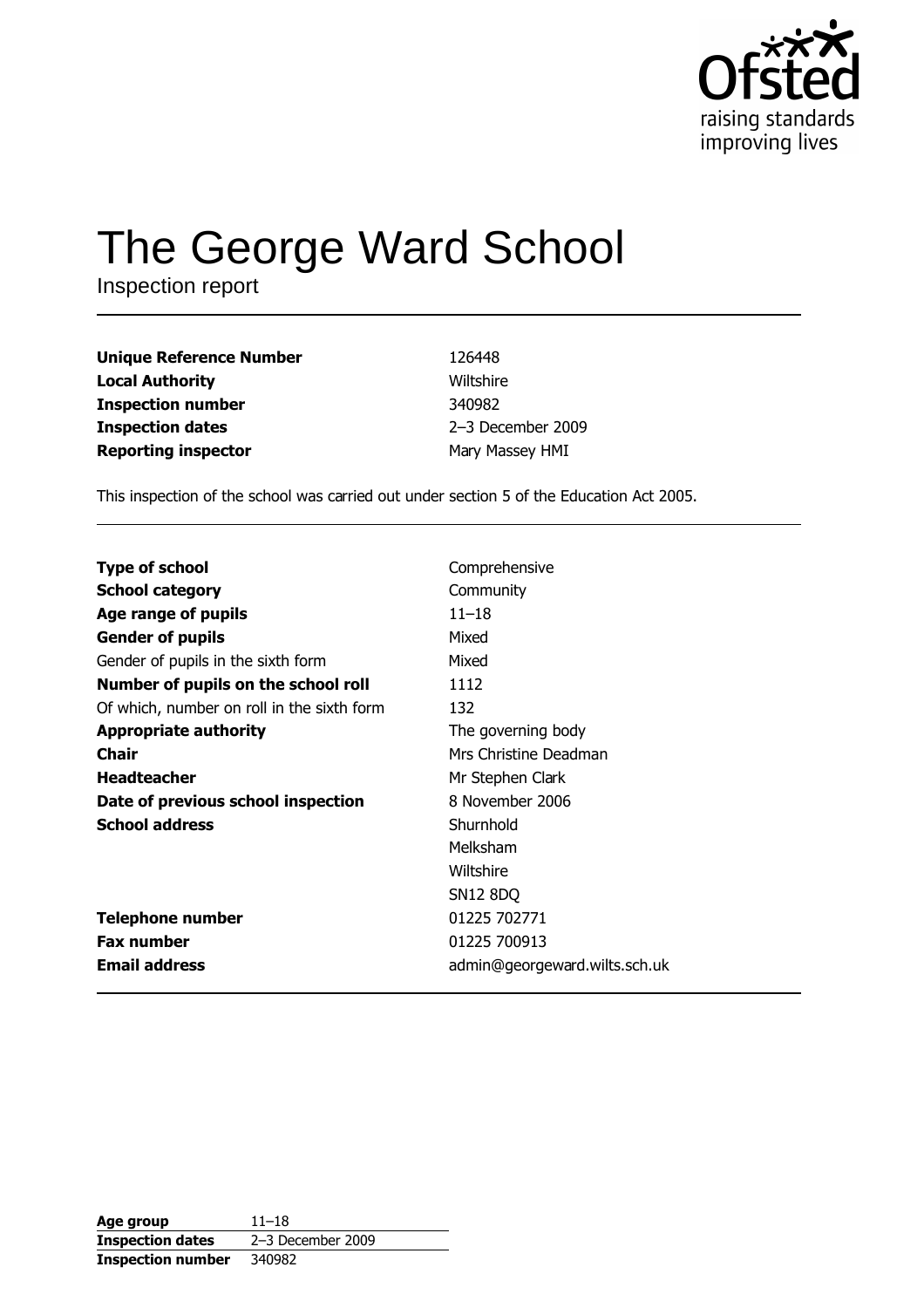The Office for Standards in Education, Children's Services and Skills (Ofsted) regulates and inspects to achieve excellence in the care of children and young people, and in education and skills for learners of all ages. It regulates and inspects childcare and children's social care, and inspects the Children and Family Court Advisory Support Service (Cafcass), schools, colleges, initial teacher training, work-based learning and skills training, adult and community learning, and education and training in prisons and other secure establishments. It rates council children's services, and inspects services for looked after children, safequarding and child protection.

Further copies of this report are obtainable from the school. Under the Education Act 2005, the school must provide a copy of this report free of charge to certain categories of people. A charge not exceeding the full cost of reproduction may be made for any other copies supplied.

If you would like a copy of this document in a different format, such as large print or Braille, please telephone 08456 404045, or email enquiries@ofsted.gov.uk.

You may copy all or parts of this document for non-commercial educational purposes, as long as you give details of the source and date of publication and do not alter the documentation in any way.

Royal Exchange Buildings St Ann's Square Manchester M2 7LA T: 08456 404045 Textphone: 0161 618 8524 E: enquiries@ofsted.gov.uk W: www.ofsted.gov.uk © Crown copyright 2009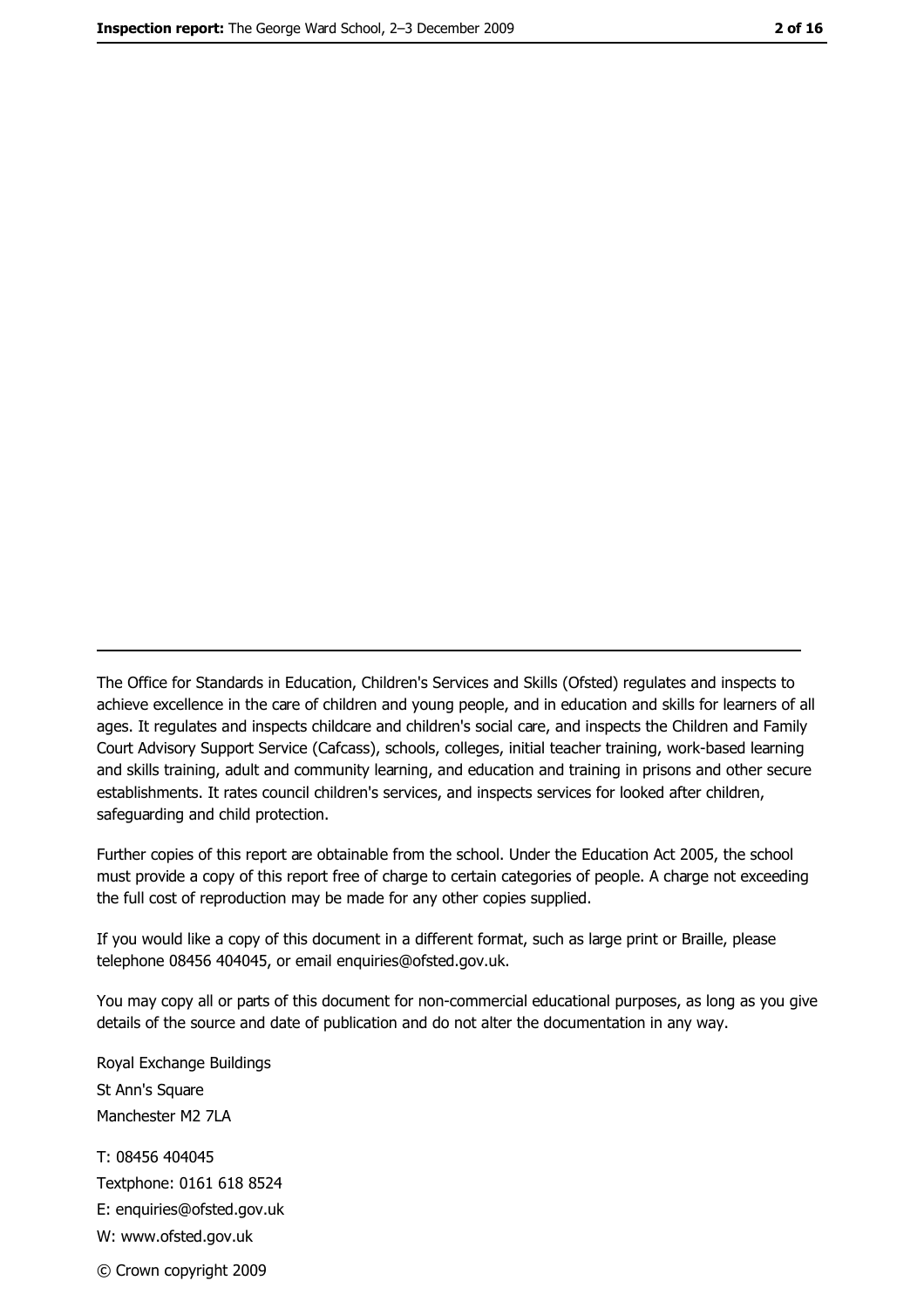# **Introduction**

This inspection was carried out by one of Her Majesty's Inspectors and four additional inspectors. The inspectors visited 44 lessons, and held meetings with governors, staff and groups of students. They observed the school's work and looked at the school's self-evaluation, policy and planning documents, students' work and 65 parent and 226 pupil questionnaires.

The inspection team reviewed many aspects of the school's work. It looked in detail at the following:

- how well students across the school are progressing and how effectively they learn  $\blacksquare$ in lessons
- the quality of teaching and how this contributes to students' learning and progress  $\blacksquare$
- the capacity of the school to raise students' achievement, based on its previous  $\blacksquare$ track record, the quality of its self-evaluation and the impact of action currently being taken to bring about improvement.

# **Information about the school**

The George Ward School is slightly larger than the average secondary school and has been a specialist technology college since 1997. It is a National Challenge school. The majority of students are White British, but the proportion of students who speak English as an additional language is rising. About a quarter of students have special educational needs and/or disabilities, with the majority of these having a specific learning difficulty or behaviour, emotional or social difficulties. A smaller proportion has autistic spectrum disorder. The proportion of students with a statement of special educational needs is close to the national average. A small number of students have a hearing impairment or a physical disability. Very few students join or leave the school at times other than at the start or end of the school year, and the proportion of students eligible for free school meals is low. There is higher proportion of boys than girls in every year group. Sixth-form and 14 to 19 provision, including Diplomas, are extended through the West Wiltshire partnership of seven local secondary schools and a further education college. A new school building is under construction on the other side of Melksham. It is due to be completed in July 2010.

At the last inspection, in 2006, students' behaviour was judged unsatisfactory and the school was asked to ensure that procedures to deal with unacceptable attitudes and behaviour are consistently applied so that there is no disruption to students' learning. A monitoring inspection by one of Her Majesty's Inspectors was carried out in November 2007 and judged that the school had made satisfactory progress towards addressing the issues raised.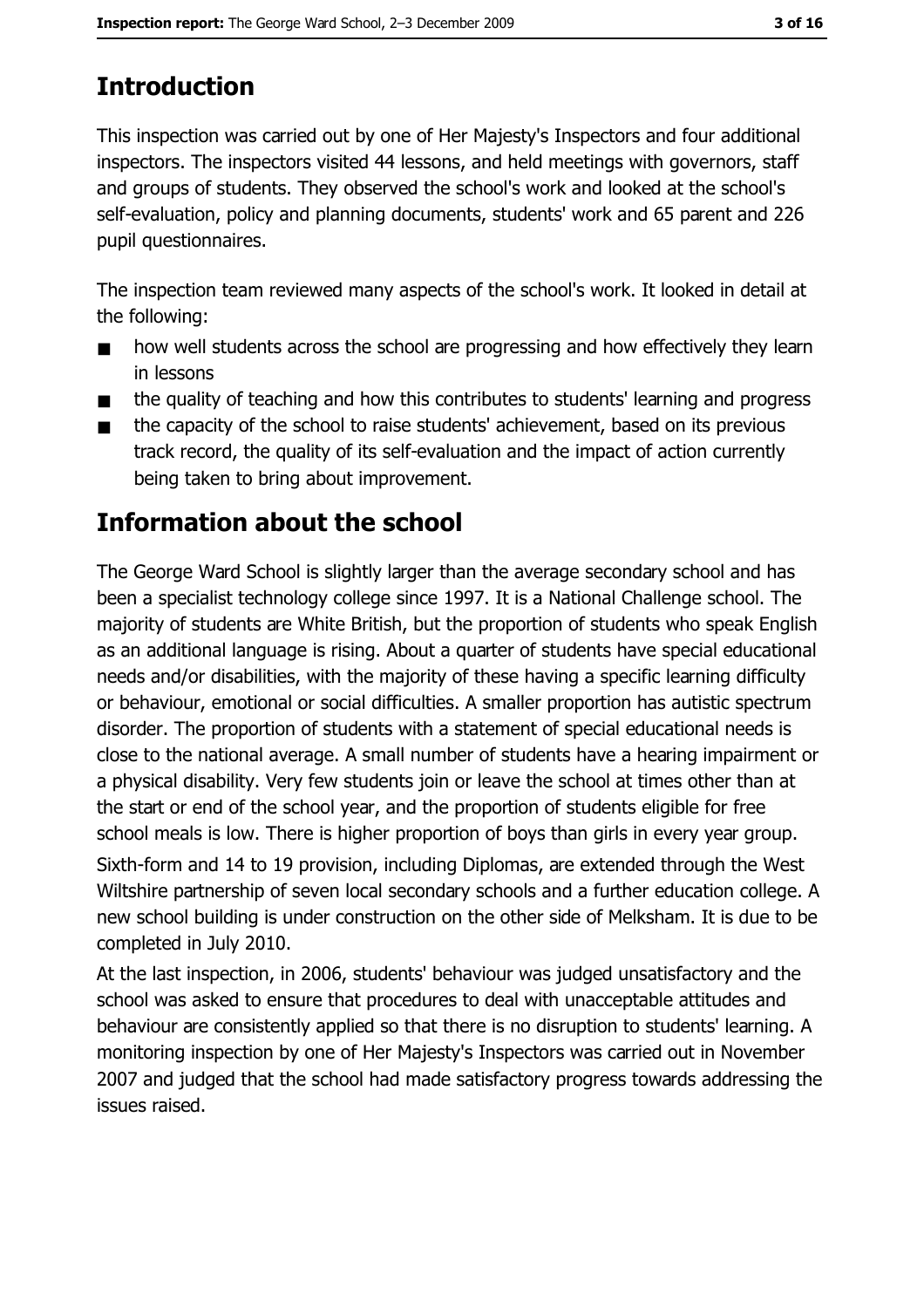# **Inspection judgements**

# Overall effectiveness: how good is the school?

### The school's capacity for sustained improvement

## **Main findings**

In accordance with section 13 (3) of the Education Act 2005, Her Majesty's Chief Inspector is of the opinion that this school requires significant improvement, because it is performing significantly less well than in all the circumstances it could reasonably be expected to perform. The school is therefore given a notice to improve. Significant improvement is required in relation to students' achievement.

Students and teachers report that since the last inspection, the atmosphere in school has improved very much. Inspectors found it calm and purposeful, with students readily able to talk about their learning. Most students enjoy being at school, and in lessons they are cooperative and keen to learn. Recent developments to the curriculum, particularly for Years 10 and 11, include strong partnerships with other schools, colleges and agencies. These ensure that there is a wide range of options to choose from, so everyone can find a course that suits their needs and aspirations. As a result, both behaviour and attendance, especially amongst older students, have improved since the last inspection. Changes to the curriculum for Years 7 to 9 are at an earlier stage of development. The care, guidance and support provided for students, especially for those with special educational needs and/or disabilities or who are vulnerable, are good. There are some striking examples of occasions where the school's intervention has made a significant difference to outcomes for individuals. Robust systems to manage behaviour ensure that students know exactly where the boundaries lie. The vast majority respond well and this means that the exclusion rate has fallen over the last two years. In lessons, teachers are now able to focus on the quality of students' learning rather than managing their behaviour.

Students' attainment at GCSE is below the national average. After a substantial improvement in progress and results in 2008, there was an unexpected fall in attainment in mathematics in 2009. This reduced the proportion of students achieving five  $A^*$  to C grades, particularly when English and mathematics were included. The school has responded very quickly to this setback, and actions taken in mathematics since the beginning of the autumn term are already beginning to have a positive impact on both the quality of teaching and students' progress. A legacy of underachievement in science in the current Year 11 means that without substantial intervention, students will not reach average standards in 2010. However, clear strategies to support them towards reaching satisfactory outcomes are already in place, and work to provide sustainable improvements in the quality of teaching is already beginning to accelerate students' progress. Assessment data and lesson observations show that the majority of students in other year groups, including those with special educational needs and/or disabilities, are making satisfactory progress.

| 4 |  |
|---|--|
| 3 |  |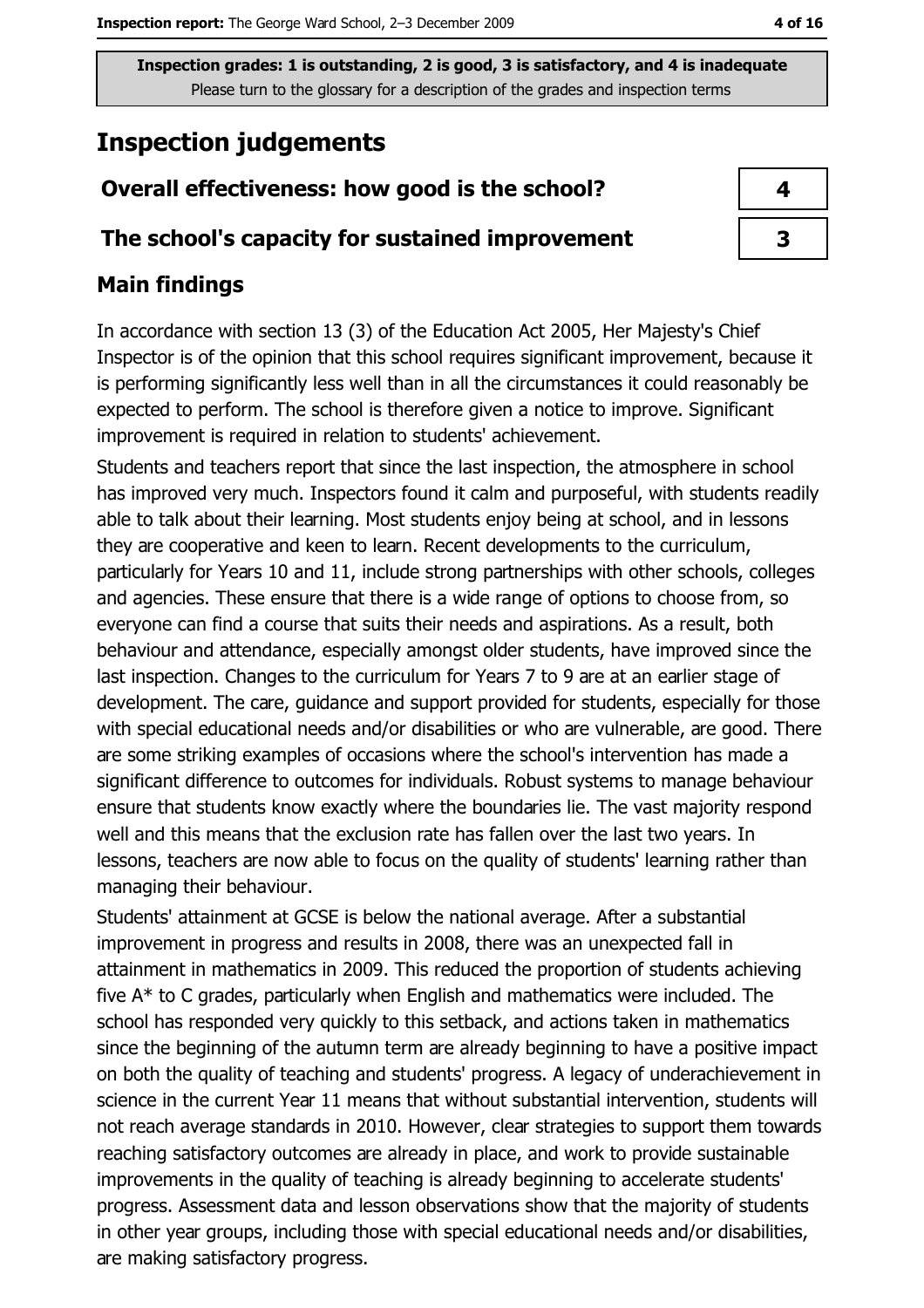The school's recent focus on improving the quality of teaching and learning is already making a difference and during the inspection more than half of the lessons observed were good or better. However, there is still a very small proportion of inadequate teaching. The quality of lesson planning is variable, with some lessons proceeding at a slow pace and activities insufficiently stimulating to motivate and engage students. A very large majority of students say they learn a lot in lessons, that they know how well they are doing and that teachers explain how they might improve their work. However, teachers are not sufficiently demanding of students, including those who are gifted and talented, and in some lessons assessment data are not used effectively to provide activities that are well matched to students' individual needs. There is a wealth of information about individuals, particularly for those with special educational needs and/or disabilities, which could be used to support learning and accelerate progress, but this is not always used to the best effect by teachers.

Arrangements for safeguarding students are secure and robust systems have helped to reduce absence. The governing body is actively recruiting members with a wide range of skills. Many governors contribute regularly to monitoring activities and are known to staff. In spite of efforts to encourage parents to be more actively involved in their children's learning, the response has been limited. Only a very small proportion of parents responded to the questionnaire sent out at the start of the inspection.

The headteacher and the leadership team understand the school's strengths and weaknesses well. They have a clear plan for improvement, and are working on a wide range of priorities at the same time, combining sharply focused intervention to improve attainment quickly, with longer-term skills development for staff and cultural changes amongst students. Monitoring is extensive and thorough and this gives a sense of accountability to the staff, but the data collected are not always systematically analysed to show evidence of the impact of actions carried out on students' achievement and well-being. Without this summary analysis, it is not clear what interventions are the most effective and what further quidance and training for staff are needed to maximise the rate at which sustainable improvements can be made. Nevertheless, the efforts made over the last three years to improve behaviour, attendance, the curriculum and the quality of teaching and learning have had a positive impact on students' achievement and well-being. This indicates that the school has satisfactory capacity to improve.

## What does the school need to do to improve further?

- Provide targeted intervention in order to secure improved attainment for current  $\blacksquare$ Year 11 students in GCSE examinations in 2010, particularly in mathematics and science.
- Improve the quality of teaching across the school, in order to accelerate the rate at  $\blacksquare$ which students make progress, by ensuring that teachers' planning:
	- provides sufficient pace and challenge for students
	- engages and motivates students because they are excited by their learning in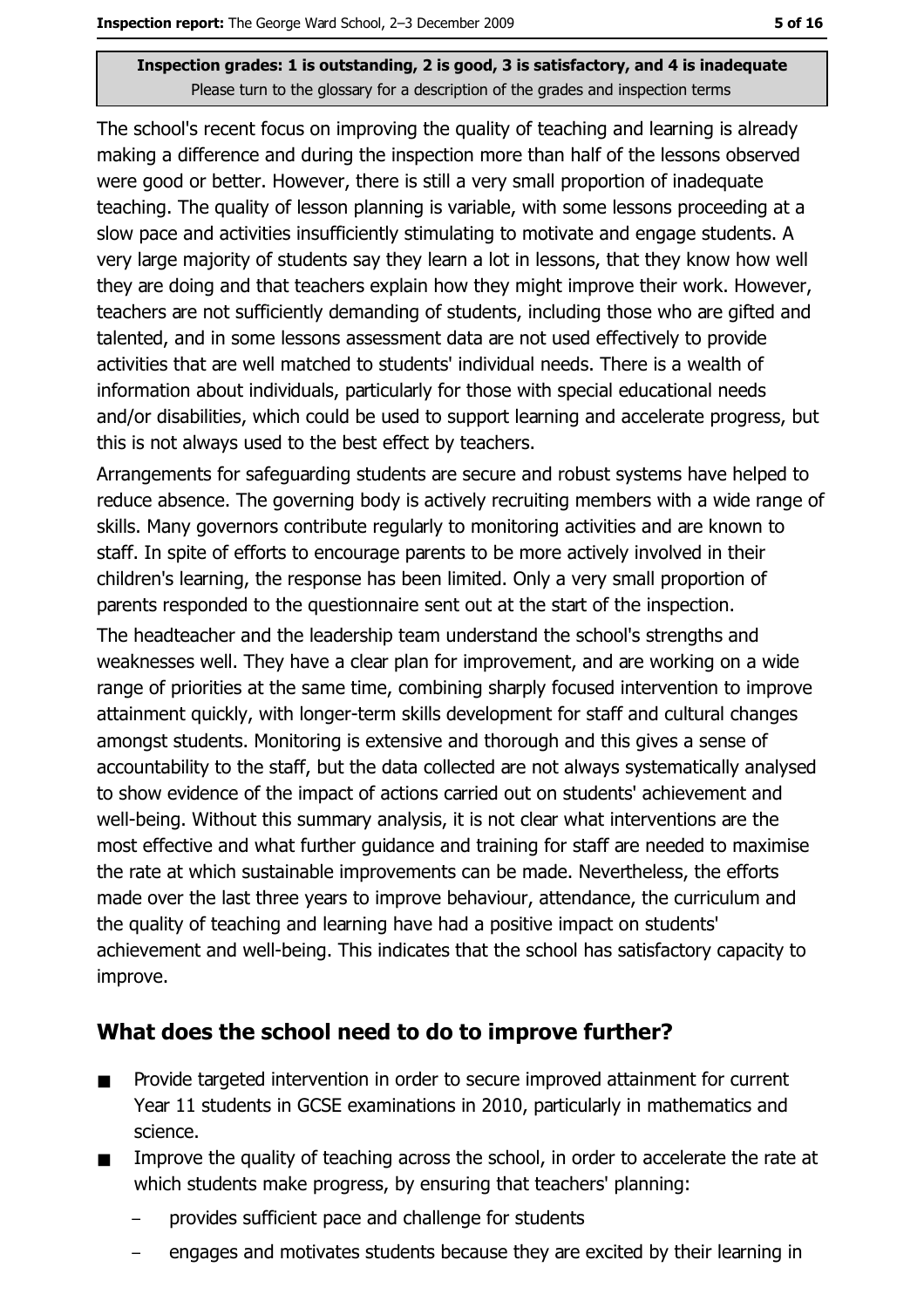all lessons

- uses all the assessment data available to ensure that work is closely matched to individual students' learning needs, especially those with special educational needs and/or disabilities and those who are gifted and talented.
- Analyse more effectively the extensive data already collected through monitoring, in order to:
	- evaluate the impact of actions taken, and interventions made, on students'  $\equiv$ achievement and well-being
	- have enough information to prioritise a limited number of tightly focused areas for improvement
	- assemble clear, summary evidence which demonstrates secure and sustained improvement in students' achievement and well-being over time.

#### **Outcomes for individuals and groups of pupils**

Although there was a dip in mathematics GCSE results in 2009 which brought down students' attainment overall to below the national average, standards in most other subjects have risen over the last three years. The school is not yet confident that the positive data it has collected to demonstrate students' progress in Years 7 to 9 are reliable, because systems are at an early stage of development. In classrooms, inspectors found students often making good progress, but judged progress to be no more than satisfactory overall.

Teachers and older students report that behaviour has improved greatly since the last inspection, although only half the students surveyed felt that behaviour in the school is good. Inspectors found students polite, courteous and confident, particularly in the older year groups, with good relationships with staff. The vast majority respond well to sanctions. Although a small minority of parents are concerned about the way in which the school deals with unacceptable behaviour, the incidence of poor behaviour is falling as a result of better systems, which make expectations and sanctions clear, better teaching and a curriculum which engages and motivates students.

Good quality religious education helps students' spiritual development, and the majority have satisfactory social and moral awareness. Students' appreciation of multicultural issues and the importance of community cohesion on a national and global level are both limited.

Students generally feel safe in school. Most are confident that if bullying or racist incidents occur, they will be dealt with promptly and effectively. Some younger students say that they do not feel so secure in corridors. Only just over half the students surveyed during the inspection believe that the school encourages them to be healthy, but they are aware of the factors that contribute to a healthy lifestyle. The school council has been involved in the development of a healthier menu at lunchtime, although many students are not aware of the full range of issues with which the council is involved. There are good opportunities for Year 9 students to make a positive

4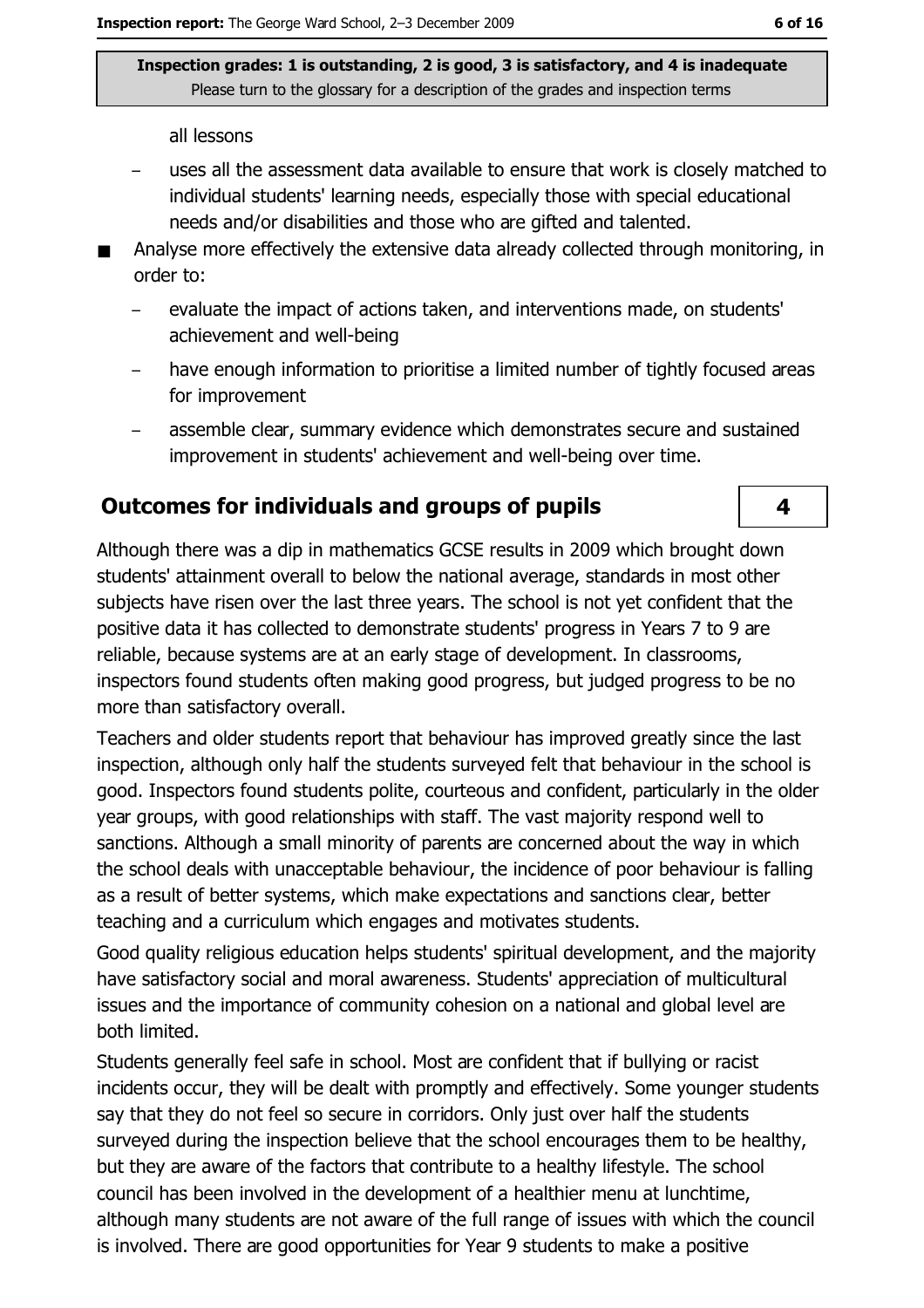contribution to the community through regular work with elderly people. Within school, some students help at open evenings and induction days, and help raise money for charity.

These are the grades for pupils' outcomes

| Pupils' achievement and the extent to which they enjoy their learning                                                     |   |
|---------------------------------------------------------------------------------------------------------------------------|---|
| Taking into account:<br>Pupils' attainment <sup>1</sup>                                                                   | 4 |
| The quality of pupils' learning and their progress                                                                        | 3 |
| The quality of learning for pupils with special educational needs and/or<br>disabilities and their progress               | 3 |
| The extent to which pupils feel safe                                                                                      | 3 |
| <b>Pupils' behaviour</b>                                                                                                  | 3 |
| The extent to which pupils adopt healthy lifestyles                                                                       | 3 |
| The extent to which pupils contribute to the school and wider community                                                   | 3 |
| The extent to which pupils develop workplace and other skills that will<br>contribute to their future economic well-being | 3 |
| Taking into account:<br>Pupils' attendance <sup>1</sup>                                                                   | 3 |
| The extent of pupils' spiritual, moral, social and cultural development                                                   | 3 |

## How effective is the provision?

The quality of teaching was an area for development after the last inspection and since then has been a major focus for improvement. The impact of the school's efforts to improve teachers' skills can already be seen, particularly in English and mathematics. The best lessons include planning for a brisk pace and challenging activities, so students are engaged and motivated. In these instances students enjoy their learning, are keen and interested and make good progress. However, although particular students' needs are identified, for example those of students with special educational need and/or disabilities or who are gifted and talented, plans do not specifically include strategies and structures to tackle these needs. In the effort to encourage independent learning, teachers sometimes do not provide enough structure or resources to support those who find learning more difficult. Support from teaching assistants is particularly strong and

The grades for attainment and attendance are: 1 is high; 2 is above average; 3 is broadly average; and 4 is low.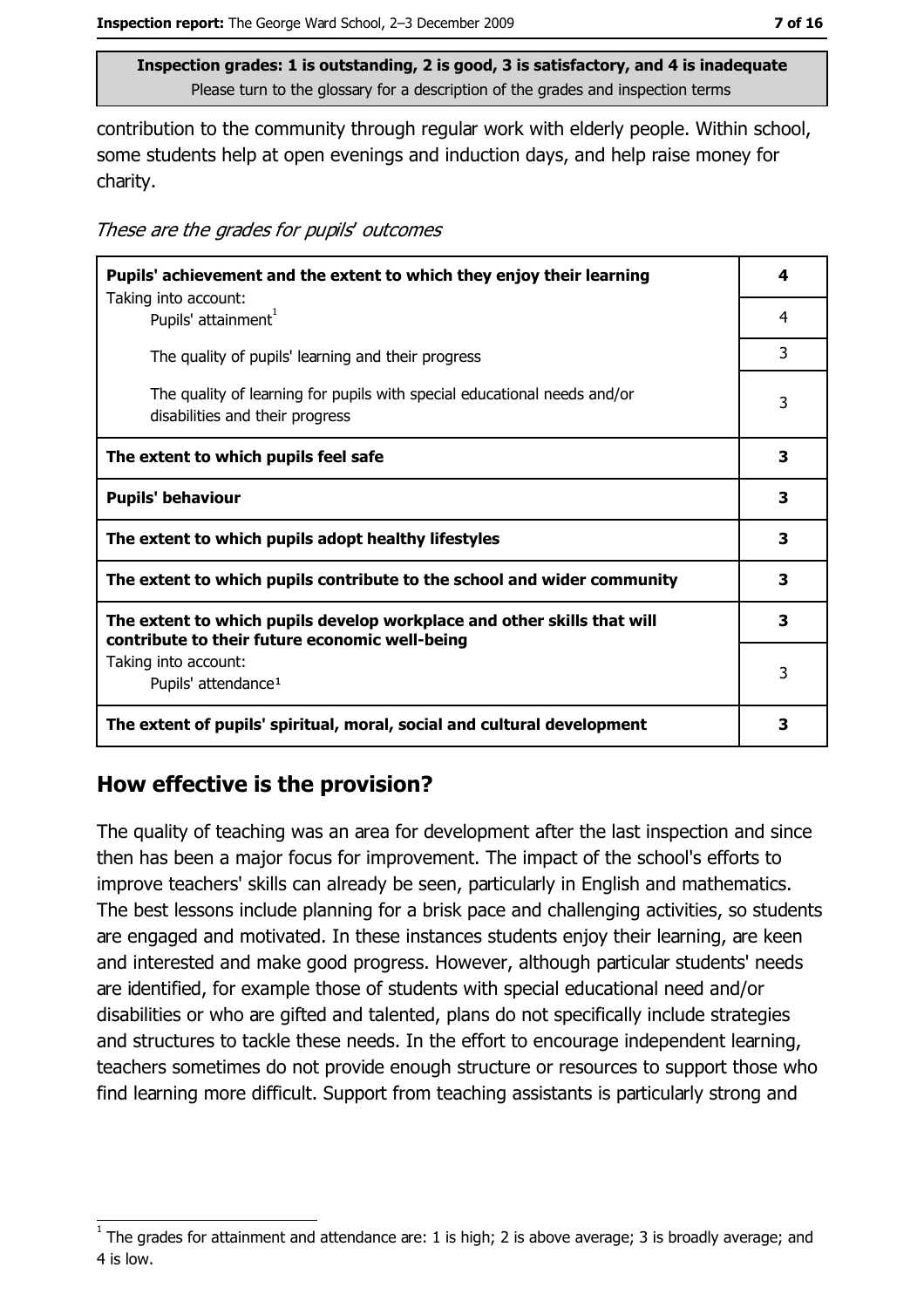effective and is helped by good communication with teachers.

The use of assessment to support learning has also been a key focus for development in the last two years, with the expectation that all students know their current grades and targets. During the inspection this was found to be usually the case. Inspectors saw good examples of where helpful dialogue with students was informing them about progress from one lesson to the next, with the guidance given being both subject- and student-specific. In some lessons there were good opportunities for students to explain the strengths and weaknesses of each other's work.

Substantial changes to the curriculum in Years 10 and 11 have had a positive impact on students' attitudes to learning. The school uses a student questionnaire to make sure that provision matches needs. For Years 7 to 9, a new approach designed to develop students' basic skills is partially implemented, but has not yet had time to become fully embedded or evaluated. Although the school runs a technology week, and all students complete a design and technology course at GCSE, the impact of the school's status as a specialist technology college is not sufficiently visible to students, except through the provision of resources. The latter has had a particular impact on information and communication technology, where students describe good access to computers out of lessons. The school is currently not providing the recommended two hours of physical education for students in Years 10 and 11.

There is a good range of extra-curricular activities, although participation rates are not systematically monitored. Increasing numbers of students are taking part in high-profile public events, such as the recent Winter Showcase, which involved 75 students and a large number of staff.

Students describe transition between different stages of their education as well planned and thorough, especially for students with special educational needs and/or disabilities. Much time and trouble is taken to ensure that students are placed and supported well when they arrive at the school in Year 7. Vulnerable students are supported through targeted intervention, and well-informed teaching assistants work with them in classrooms, managing a good balance between providing help and encouraging independent work. The school has good partnerships with a range of outside agencies to support students, and is particularly effective at working with those pupils with behavioural difficulties.

| The quality of teaching                                                                                    |  |
|------------------------------------------------------------------------------------------------------------|--|
| Taking into account:<br>The use of assessment to support learning                                          |  |
| The extent to which the curriculum meets pupils' needs, including, where<br>relevant, through partnerships |  |
| The effectiveness of care, guidance and support                                                            |  |

These are the grades for the quality of provision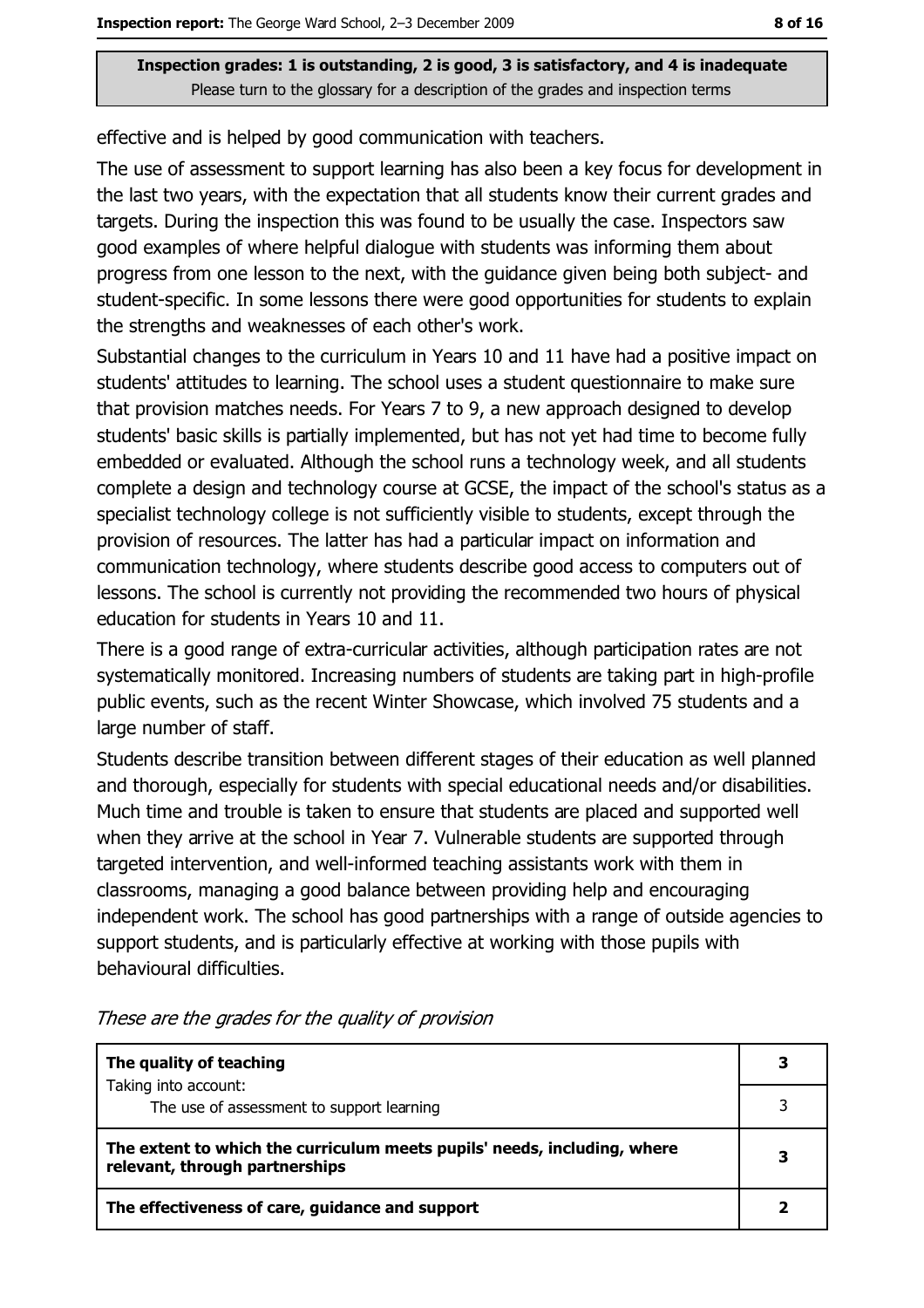#### How effective are leadership and management?

Senior leaders know the school's strengths and weaknesses well and communicate their vision very effectively to staff. Self-evaluation is accurate and targets are both challenging and optimistic. The headteacher is very visible in school and has a 'hands-on' approach. After the reorganisation of the senior management team three years ago, roles and responsibilities were clarified and the clear line-management structure now in place ensures that middle managers feel accountable but also well supported by senior leaders. All leaders are now more skilled at judging the quality of teaching, and through regular coaching and professional development for staff, the proportion of good or better lessons has risen and inadequate teaching reduced. However, although National Challenge support has helped to provide good quality intervention to raise GCSE standards, the school's priority is to establish long-term, sustainable improvements in the rate of students' progress right across the school. Monitoring data are not yet analysed sufficiently thoroughly to provide clear evidence which shows the impact of the school's actions on students' outcomes ' both achievement and well-being. This restricts the school's ability to be sharply focused on the areas that will make the most difference. Although individuals are taken care of well, outcomes for different groups of students indicate that the effectiveness with which the school promotes equal opportunity and tackles discrimination is no more than satisfactory.

Plans to improve the school's contribution to community cohesion at a national and global level are at an early stage, although, especially through the school's technology status, there are good local links with the community.

| The effectiveness of leadership and management in embedding ambition and<br>driving improvement                                                                     | 3                       |
|---------------------------------------------------------------------------------------------------------------------------------------------------------------------|-------------------------|
| Taking into account:<br>The leadership and management of teaching and learning                                                                                      | 3                       |
| The effectiveness of the governing body in challenging and supporting the<br>school so that weaknesses are tackled decisively and statutory responsibilities<br>met | 3                       |
| The effectiveness of the school's engagement with parents and carers                                                                                                | 3                       |
| The effectiveness of partnerships in promoting learning and well-being                                                                                              | $\overline{\mathbf{2}}$ |
| The effectiveness with which the school promotes equality of opportunity and<br>tackles discrimination                                                              | 3                       |
| The effectiveness of safeguarding procedures                                                                                                                        | 3                       |
| The effectiveness with which the school promotes community cohesion                                                                                                 | 3                       |

These are the grades for leadership and management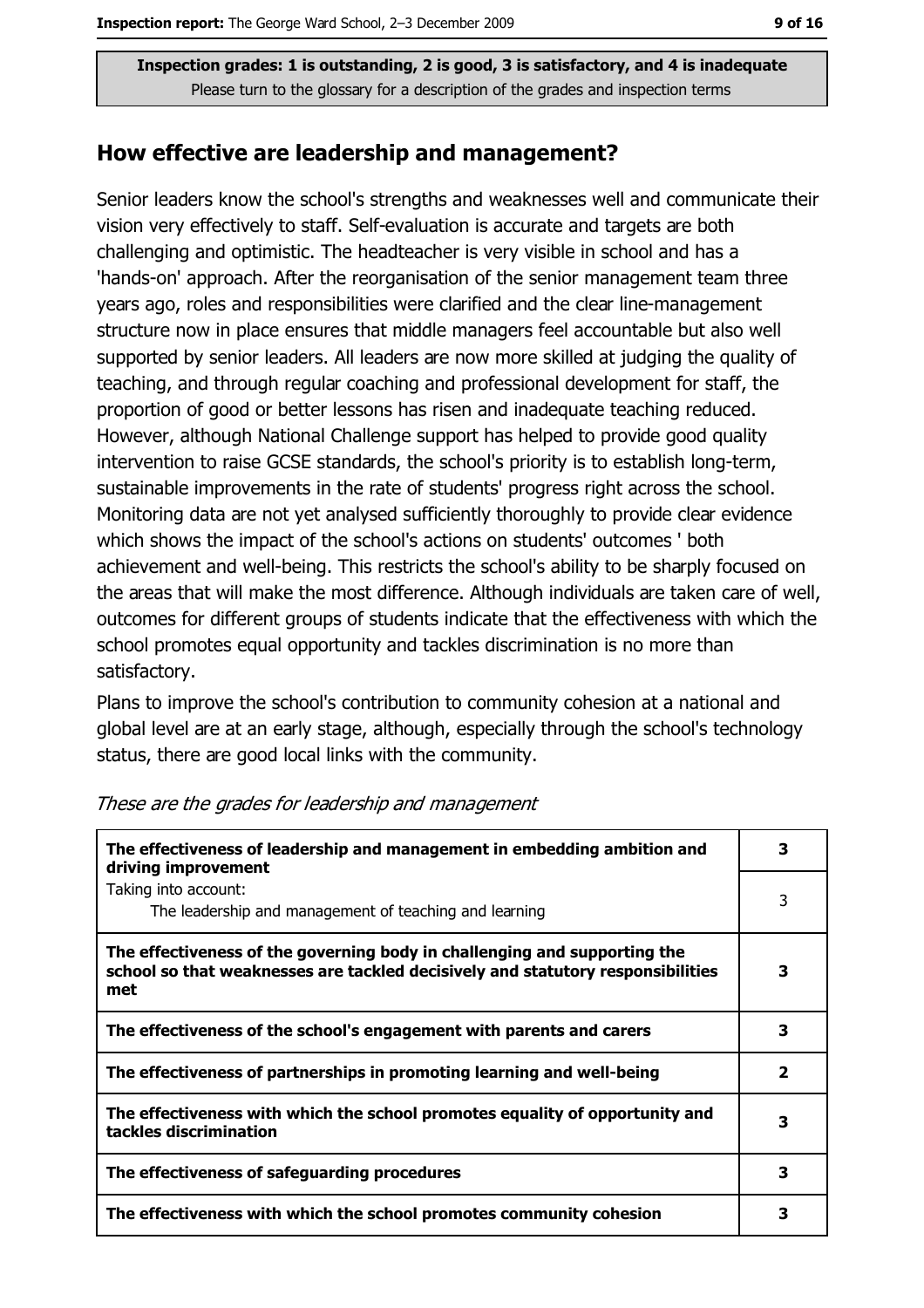The effectiveness with which the school deploys resources to achieve value for money

 $\overline{\mathbf{4}}$ 

## **Sixth form**

The sixth form is a popular choice for students from Year 11. Sixth-form students are generally proud of the school and say the sixth form is 'like a family'. They are aware of how to keep themselves and each other safe and appreciative of the individual care and attention they get to help them improve. They are increasingly able to take responsibilities and the school is developing the range of opportunities open to them to support students lower down in the school and engage with the wider community.

The progress that students make in the sixth form is variable, depending on the subject. Students make particularly good progress in design and technology and English language at both GCE A and AS level. The curriculum has improved since the previous inspection and there are now more opportunities for those in the sixth form to identify a course of study which meets their needs and aspirations. This will be further strengthened when the school's plans for 14 to 19 pathways are embedded fully. Partnership working with other schools through the West Wiltshire federation is supporting this process well.

Teaching in the sixth form is often good, with students increasingly being given opportunities to take responsibility for their own learning and work with other students to plan and develop work together. Teachers are clearly developing students' understanding of examination standards and how their current work might relate to their targets. This is most effective where it happens consistently. A good example of this was seen in a psychology lesson where students were marking each other's work to examination criteria and comparing their evaluation with the teacher's marking.

The senior staff in the sixth form are clearly ambitious to improve. They are setting clear targets and are developing secure planning and evaluation cycles. A sixth-form plan identifies improvement areas but these are not yet sufficiently robust or clearly understood by all staff and students. For individual students, parents are involved in reviews of progress which help to identify areas for personal improvement, with senior staff tracking subsequent progress.

These are the grades for the sixth form

| <b>Overall effectiveness of the sixth form</b>                  |  |
|-----------------------------------------------------------------|--|
| Taking into account:<br>Outcomes for students in the sixth form |  |
| The quality of provision in the sixth form                      |  |
| Leadership and management of the sixth form                     |  |
|                                                                 |  |

## **Views of parents and carers**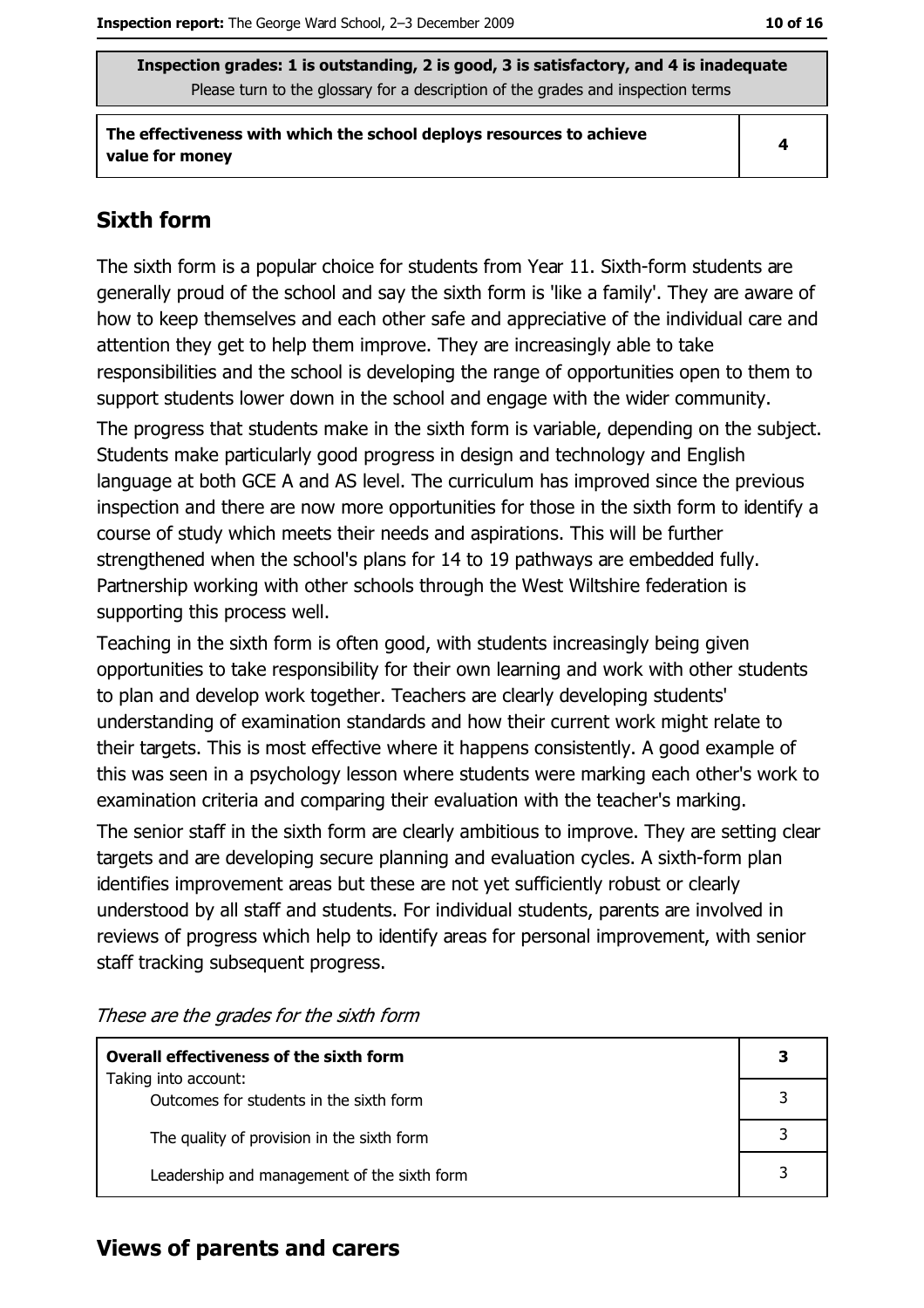Sixty five questionnaires were returned by parents. Those parents who responded were very positive about the progress their children were making and there were several comments about the good quality of care, guidance and support received by students, and the fact that the school goes out of its way to ensure that the needs of those with learning difficulties, or who are vulnerable, are met. Most parents believe that the school is well led and managed and that teaching is good.

A small minority of parents expressed concerns about the way in which the school deals with unacceptable behaviour, and the perception of some students that the way in which some teachers implement the systems for managing behaviour is unfair. Others comments included concerns about lack of continuity of teaching in some subjects, because of split classes, and a lack of regular homework.

Understandably, some parents said that they were very pleased that the school will be moving into a new building later this academic year. This will remove some of students' concerns about the school's current accommodation.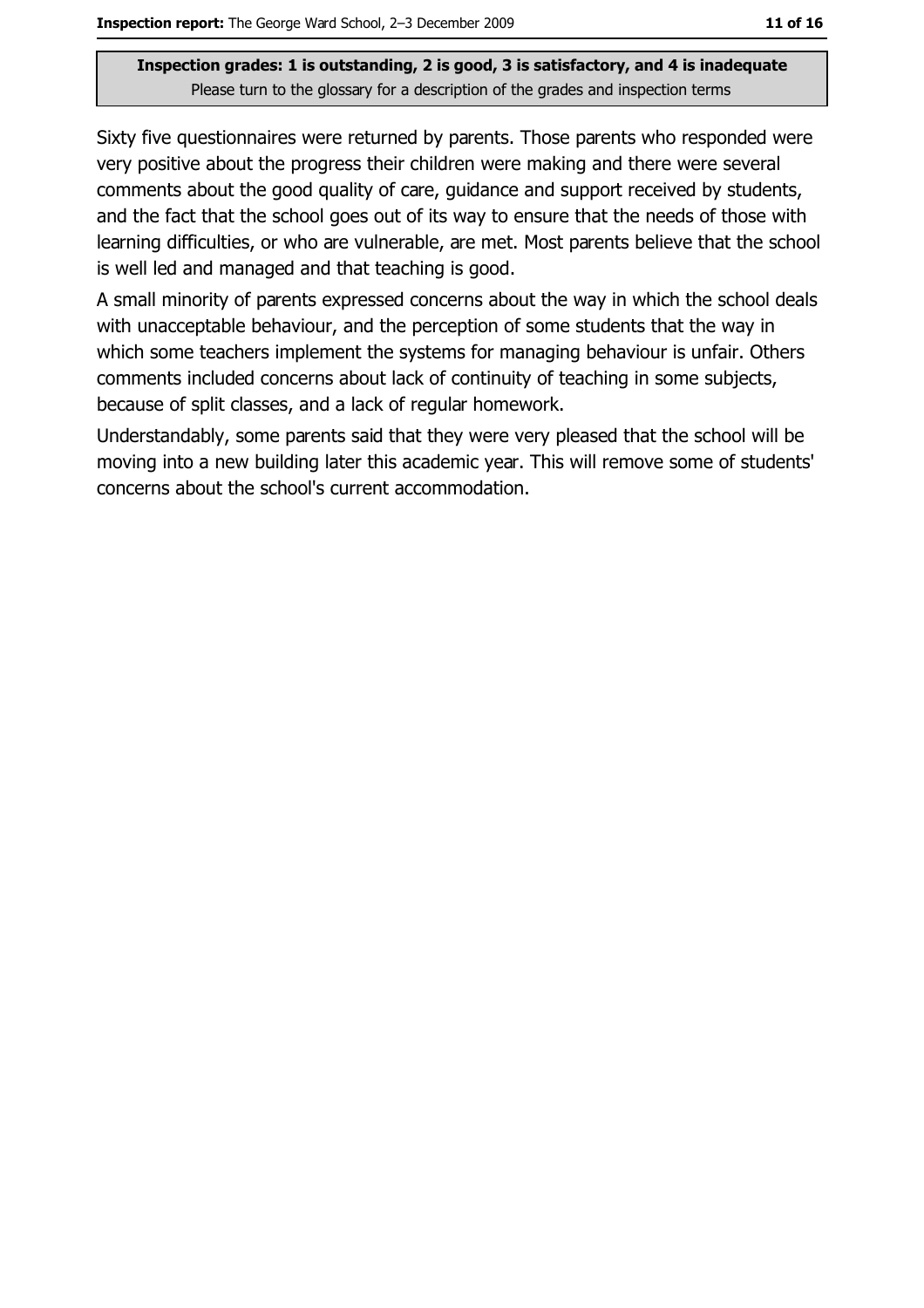#### Responses from parents and carers to Ofsted's questionnaire

Ofsted invited all the registered parents and carers of pupils registered at The George Ward School to complete a questionnaire about their views of the school.

In the questionnaire, parents and carers were asked to record how strongly they agreed with 13 statements about the school.

The inspection team received 65 completed questionnaires by the end of the on-site inspection. In total, there are 1112 pupils registered at the school.

| <b>Statements</b>                                                                                                                                                                                                                                       | <b>Strongly</b><br><b>Agree</b> |               | <b>Agree</b> |               | <b>Disagree</b> |               | <b>Strongly</b><br>disagree |                |
|---------------------------------------------------------------------------------------------------------------------------------------------------------------------------------------------------------------------------------------------------------|---------------------------------|---------------|--------------|---------------|-----------------|---------------|-----------------------------|----------------|
|                                                                                                                                                                                                                                                         | <b>Total</b>                    | $\frac{1}{2}$ | <b>Total</b> | $\frac{0}{0}$ | <b>Total</b>    | $\frac{0}{0}$ | <b>Total</b>                | $\frac{1}{2}$  |
| My child enjoys school                                                                                                                                                                                                                                  | 11                              | 17            | 44           | 68            | 8               | 12            | $\overline{2}$              | 3              |
| The school keeps my child<br>safe                                                                                                                                                                                                                       | 10                              | 15            | 50           | 77            | 4               | 6             | 1                           | $\overline{2}$ |
| The school informs me<br>about my child's progress                                                                                                                                                                                                      | 20                              | 31            | 43           | 66            | 0               | 0             | 1                           | $\overline{2}$ |
| My child is making enough<br>progress at this school                                                                                                                                                                                                    | 12                              | 18            | 50           | 77            | 0               | 0             | 1                           | $\overline{2}$ |
| The teaching is good at this<br>school                                                                                                                                                                                                                  | 7                               | 11            | 55           | 85            | $\overline{2}$  | 3             | 1                           | $\overline{2}$ |
| The school helps me to<br>support my child's learning                                                                                                                                                                                                   | $\overline{7}$                  | 11            | 43           | 66            | 12              | 18            | $\overline{2}$              | 3              |
| The school helps my child to<br>have a healthy lifestyle                                                                                                                                                                                                | $\overline{4}$                  | 6             | 40           | 62            | 18              | 28            | 1                           | $\overline{2}$ |
| The school makes sure that<br>my child is well prepared for<br>the future (for example<br>changing year group,<br>changing school, and for<br>children who are finishing<br>school, entering further or<br>higher education, or<br>entering employment) | 7                               | 11            | 48           | 74            | $\overline{2}$  | 3             | 1                           | $\overline{2}$ |
| The school meets my child's<br>particular needs                                                                                                                                                                                                         | 9                               | 14            | 49           | 75            | 4               | 6             | $\overline{2}$              | 3              |
| The school deals effectively<br>with unacceptable behaviour                                                                                                                                                                                             | 3                               | 5             | 37           | 57            | 18              | 28            | $\mathbf{1}$                | $\overline{2}$ |
| The school takes account of<br>my suggestions and<br>concerns                                                                                                                                                                                           | 6                               | 9             | 38           | 58            | 11              | 17            | 2                           | 3              |
| The school is led and<br>managed effectively                                                                                                                                                                                                            | 9                               | 14            | 45           | 69            | 5               | 8             | $\mathbf{1}$                | $\overline{2}$ |
| Overall, I am happy with my<br>child's experience at this<br>school                                                                                                                                                                                     | 12                              | 18            | 47           | 72            | $\overline{4}$  | 6             | $\mathbf{1}$                | $\overline{2}$ |

The table above summarises the responses that parents and carers made to each statement. The percentages indicate the proportion of parents and carers giving that response out of the total number of completed questionnaires. Where one or more parents and carers chose not to answer a particular question, the percentages will not add up to 100%.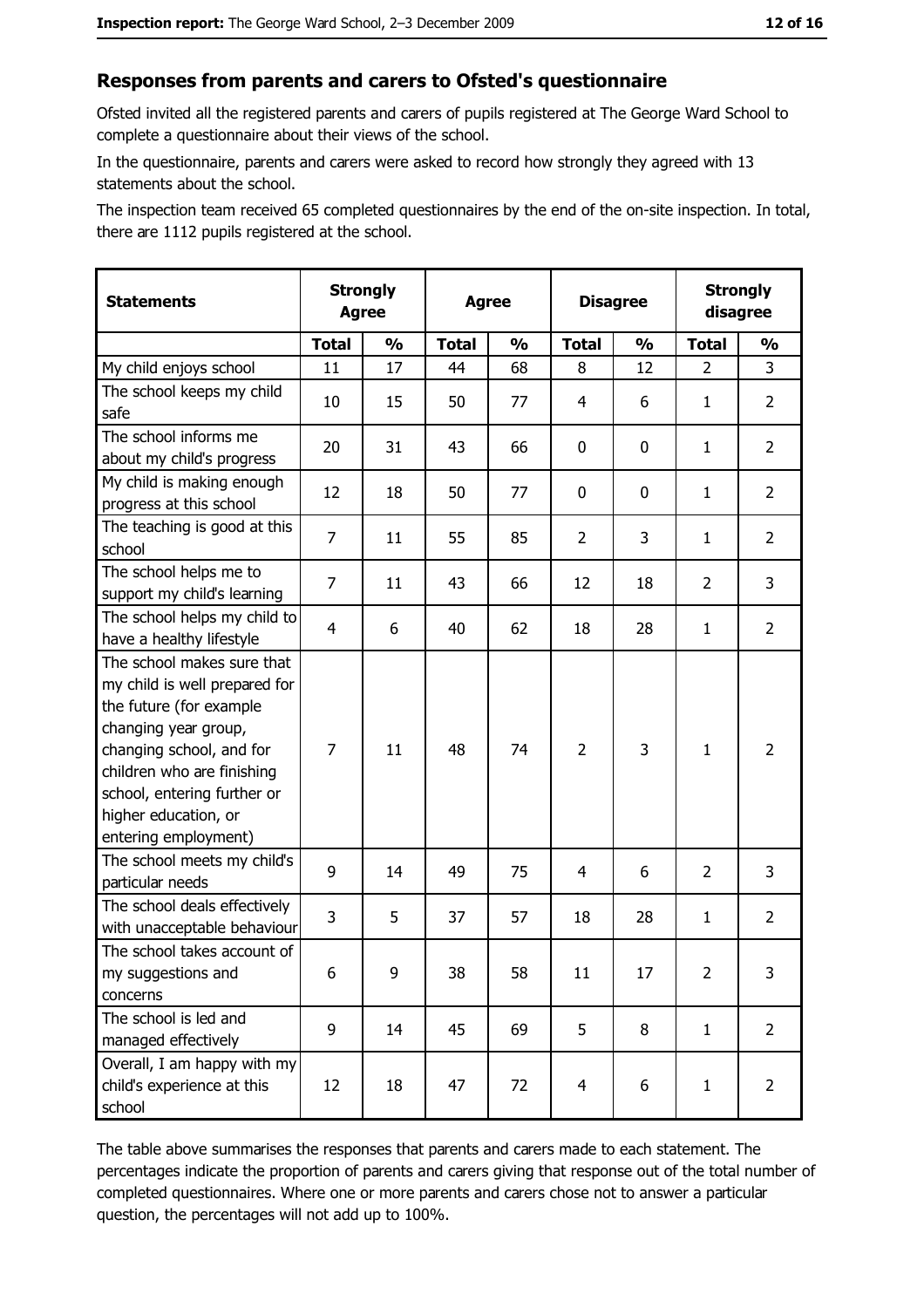# Glossary

| Grade   | <b>Judgement</b> | <b>Description</b>                                                                                                                                                                                                               |  |
|---------|------------------|----------------------------------------------------------------------------------------------------------------------------------------------------------------------------------------------------------------------------------|--|
| Grade 1 | Outstanding      | These features are highly effective. An oustanding<br>school provides exceptionally well for its pupils' needs.                                                                                                                  |  |
| Grade 2 | Good             | These are very positive features of a school. A school<br>that is good is serving its pupils well.                                                                                                                               |  |
| Grade 3 | Satisfactory     | These features are of reasonable quality. A satisfactory<br>school is providing adequately for its pupils.                                                                                                                       |  |
| Grade 4 | Inadequate       | These features are not of an acceptable standard. An<br>inadequate school needs to make significant<br>improvement in order to meet the needs of its pupils.<br>Ofsted inspectors will make further visits until it<br>improves. |  |

# What inspection judgements mean

## Overall effectiveness of schools inspected between September 2007 and July 2008

|                       | Overall effectiveness judgement (percentage of<br>schools) |      |                     |                   |
|-----------------------|------------------------------------------------------------|------|---------------------|-------------------|
| <b>Type of school</b> | Outstanding                                                | Good | <b>Satisfactory</b> | <b>Inadequate</b> |
| Nursery schools       | 39                                                         | 58   | 3                   | 0                 |
| Primary schools       | 13                                                         | 50   | 33                  | 4                 |
| Secondary schools     | 17                                                         | 40   | 34                  | 9                 |
| Sixth forms           | 18                                                         | 43   | 37                  | $\overline{2}$    |
| Special schools       | 26                                                         | 54   | 18                  | $\overline{2}$    |
| Pupil referral units  | 7                                                          | 55   | 30                  | 7                 |
| All schools           | 15                                                         | 49   | 32                  | 5                 |

New school inspection arrangements were introduced on 1 September 2009. This means that inspectors now make some additional judgements that were not made previously.

The data in the table above were reported in The Annual Report of Her Majesty's Chief Inspector of Education, Children's Services and Skills 2007/08.

Percentages are rounded and do not always add exactly to 100. Secondary school figures include those that have sixth forms, and sixth form figures include only the data specifically for sixth form inspection judgements.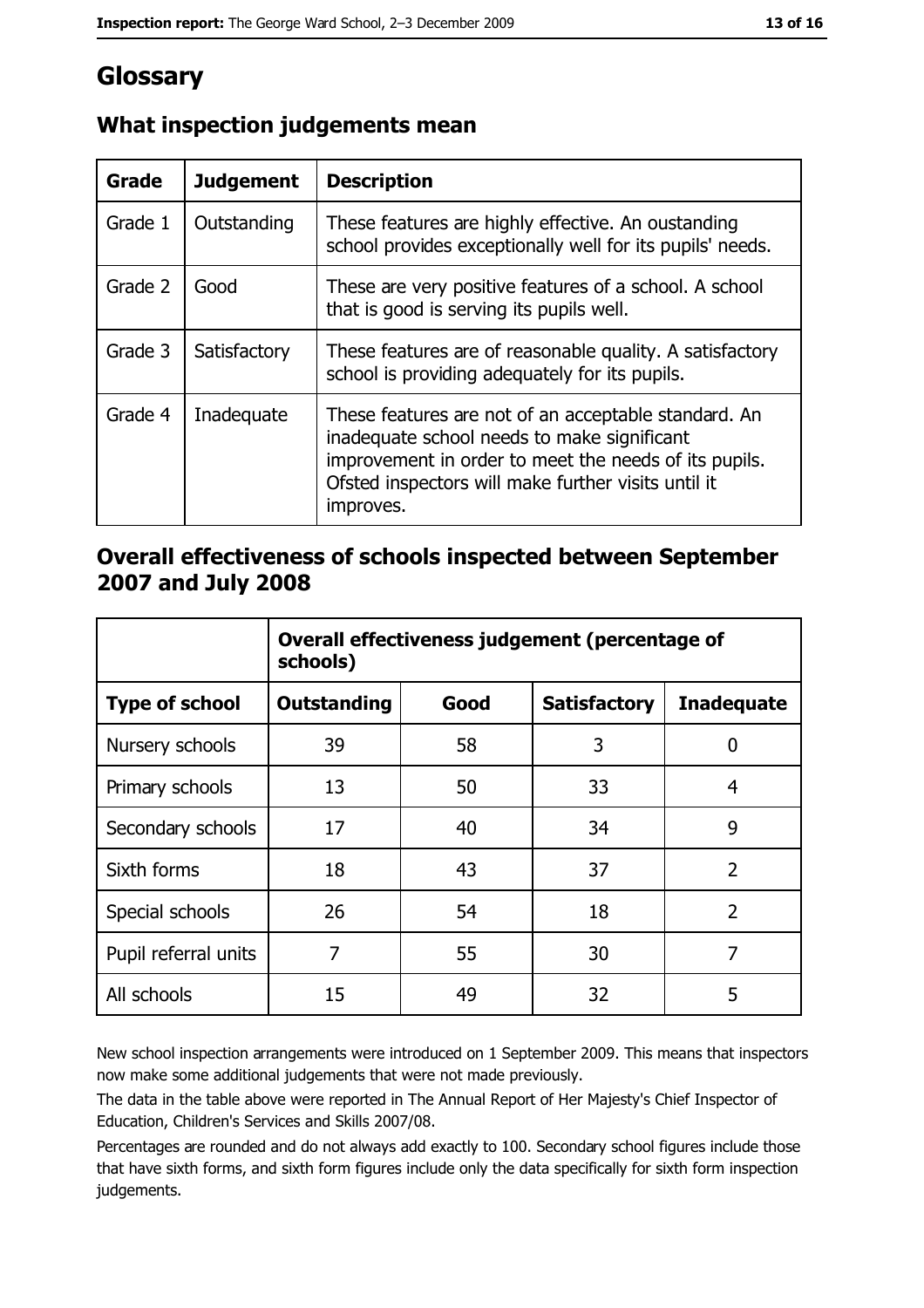# **Common terminology used by inspectors**

| Achievement:                  | the progress and success of a pupil in<br>their learning, development or training.                                                                                                                                                                                                                           |
|-------------------------------|--------------------------------------------------------------------------------------------------------------------------------------------------------------------------------------------------------------------------------------------------------------------------------------------------------------|
| Attainment:                   | the standard of the pupils' work shown by<br>test and examination results and in<br>lessons.                                                                                                                                                                                                                 |
| Capacity to improve:          | the proven ability of the school to<br>continue improving. Inspectors base this<br>judgement on what the school has<br>accomplished so far and on the quality of<br>its systems to maintain improvement.                                                                                                     |
| Leadership and management:    | the contribution of all the staff with<br>responsibilities, not just the headteacher,<br>to identifying priorities, directing and<br>motivating staff and running the school.                                                                                                                                |
| Learning:                     | how well pupils acquire knowledge,<br>develop their understanding, learn and<br>practise skills and are developing their<br>competence as learners.                                                                                                                                                          |
| <b>Overall effectiveness:</b> | inspectors form a judgement on a school's<br>overall effectiveness based on the findings<br>from their inspection of the school. The<br>following judgements, in particular,<br>influence what the overall effectiveness<br>judgement will be.                                                               |
|                               | The school's capacity for sustained<br>improvement.<br>Outcomes for individuals and groups<br>of pupils.<br>The quality of teaching.<br>The extent to which the curriculum<br>meets pupil's needs, including where<br>relevant, through partnerships.<br>The effectiveness of care, guidance<br>and support. |
| Progress:                     | the rate at which pupils are learning in<br>lessons and over longer periods of time. It<br>is often measured by comparing the<br>pupils' attainment at the end of a key<br>stage with their attainment when they<br>started.                                                                                 |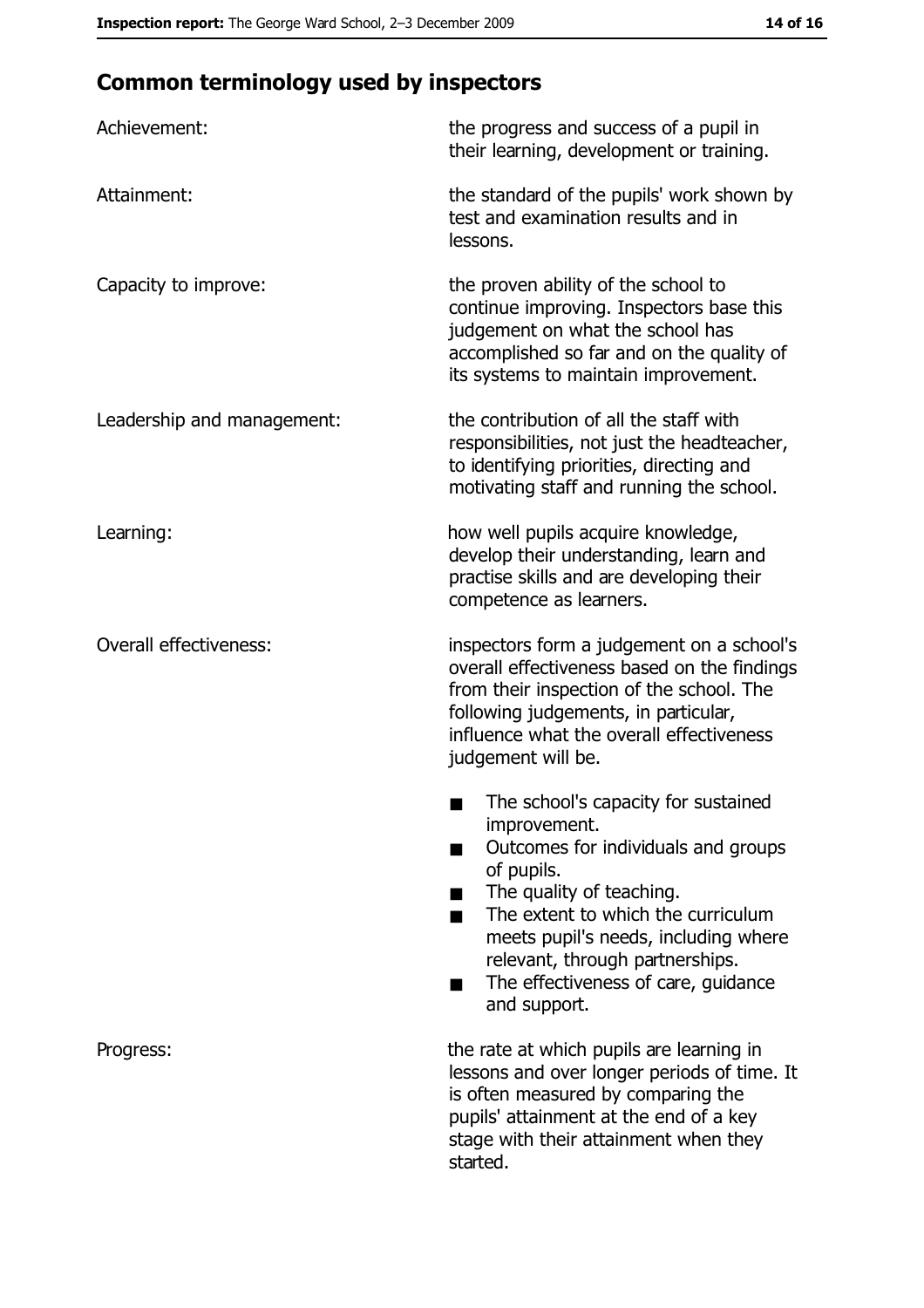This letter is provided for the school, parents and carers to share with their children. It describes Ofsted's main findings from the inspection of their school.



#### Dear Students

Inspection of The George Ward School, Melksham SN12 8DQ

You will remember when inspectors came to your school recently, and I am writing to tell you our findings. I would like to thank you for welcoming us and telling us about your school. I particularly enjoyed my visit to the Winter Showcase evening, and was very impressed by the large number of you taking part and how confident you were to perform in public.

As a result of our inspection, we have given your school a notice to improve. Your headteacher and other senior leaders have recognised that for some time you have not been making as much progress as students of similar ability in other schools. They have already put in place systems to improve the situation and these are beginning to make a difference. For example, you told us that behaviour is much better so the atmosphere in school is calmer, and the curriculum has improved, particularly for Years 10 and 11. Nearly all of you told us that the feedback teachers give you means that you know your targets and how to reach them. The care, support and quidance you are given are good, particularly for those of you who have special educational needs and/or disabilities. However, by the time of this inspection there had not been time to sort out all of the school's weaknesses.

The main problem for the school is that GCSE results, particularly in mathematics and science, are too low. The school has already put into place very clear plans to support students in Year 11, so they will do as well as possible at GCSE in 2010. However, this is only a short-term solution, so we have also asked the school to make sure that the quality of teaching and the rate at which you all make progress improve. The school's leaders will monitor the impact of the changes they make, to find out exactly what works best, so that more effort can be put in to the most useful things.

We have given your school a year to improve and then there will be another inspection. We are confident that staff and students can work together to make sure that you all make better progress. The process has already begun, and will be helped by your move to the new school building in the summer.

Yours sincerely Mary Massey Her Majesty's Inspector